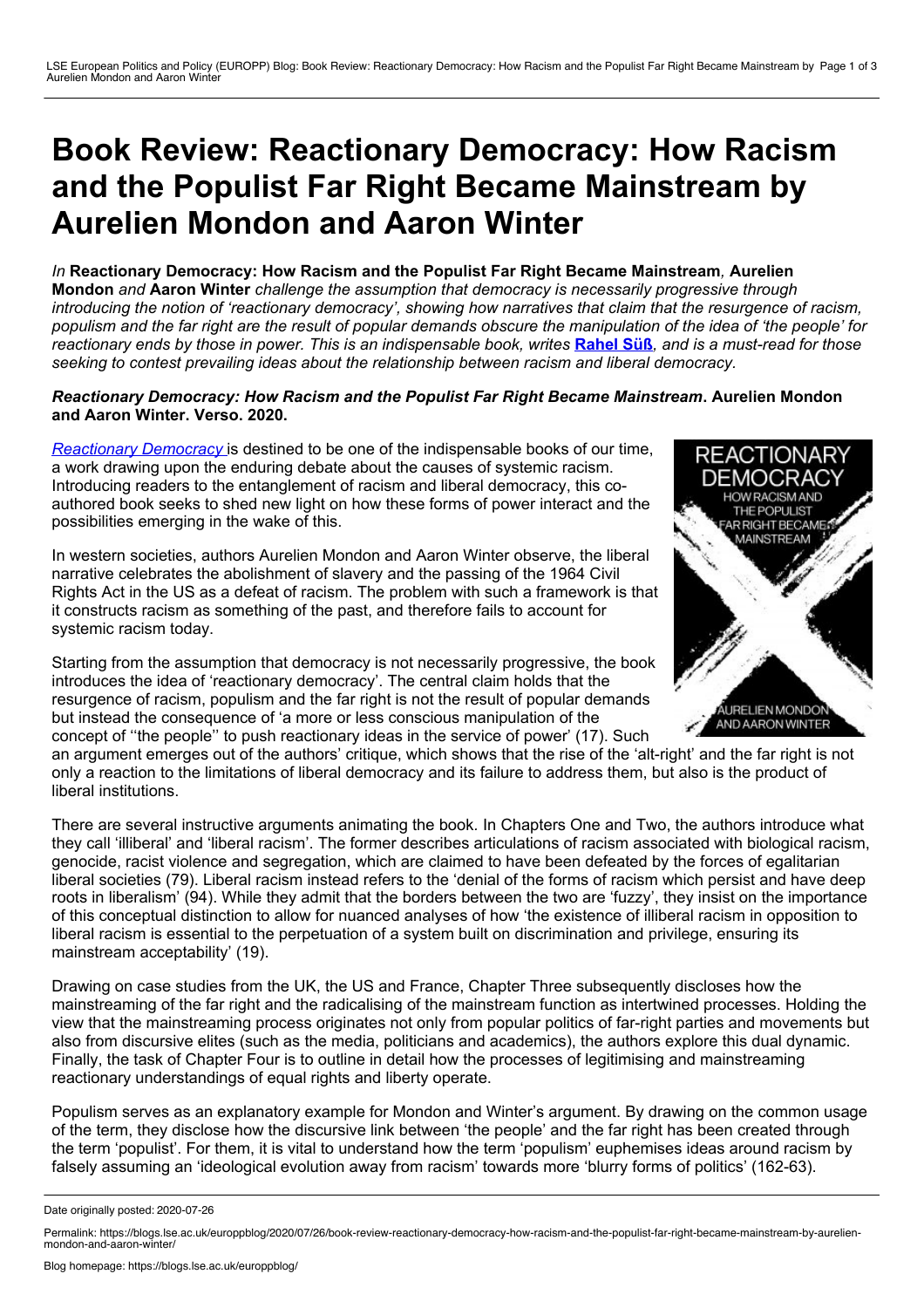For Mondon and Winter, there are at least two problems with this discursive link between 'the people' and the far right: firstly, 'it legitimises the far right and its ideas'; and secondly, 'it delegitimises the people as central to the democratic process' (279) because of 'the almost exclusive association of the term ''populism'' with the far right' (280). In their view, the far right has largely benefitted from the skewed interpretation of the rise of the populist right, in particular by a) constructing racist and exclusionary ideas as representing the will of 'the people'; b) positioning them as an example of popular revolt; and c) discussing its potential as an alternative to the current system (211).

Drawing on the current political discourse about the working class, Mondon and Winter show how the link between the working class and racism was constructed especially in the context of both the UK Brexit referendum and the 2016 US election campaign (325). In disclosing how most of the political commentary assumed that the working class was white, they also highlight how the 'enemy' of working-class struggles became 'defined only by race, ethnicity or foreign nationality, rather than by class' (332). Their argument, however, is not that the working class should be seen uncritically as a vessel for emancipatory politics. More interested in tracing back the particular narrative which equates the working class with the rise of the far right, Mondon and Winter seek to develop an understanding of the 'ideological underpinnings of this manoeuvre, which places the blame squarely on the voiceless, […] deflecting attention from those responsible for the current sociopolitical situation' (333).

Yet there is another important aspect of the relationship between populism and the mainstreaming of the far right. As liberalism has created a new political dichotomy between populists on one side, whether of the left or the right, and anti-populists on the other, Mondon and Winter show that liberalism positions itself as the defender against 'all forms of authoritarianism and irrational politics' (283). In doing so, however, liberal institutions not only ignore their 'share of responsibility for the rise of authoritarian politics', but also 'create a diversion away from their own failures' (283).

Conclusively, the misuse of the category of populism as the only alternative to the establishment has allowed the systemic failures of liberalism to go unremarked within public discourse. It is this absence of antagonism in contemporary politics that marks, according to the authors, a central source for the mainstreaming of the far right. But how does this mainstreaming operate? With the help of powerful actors, Mondon and Winter argue, that legitimise the far right's ideas as a credible alternative. As carefully described by them, 'the mainstreaming of the far right is not simply or even predominantly the result of popular demand or the savviness of the far right itself' (290). It is also the result of sensationalist media coverage as well as the short-term and opportunistic strategies of politicians and academics.

Turning to the question of a more radical democratic imagination at the end of their book, Mondon and Winter convincingly emphasise the importance of understanding racism as power relations that evolve and adapt. Consequently, racism is not exhausted by its illiberal articulations. Liberalism itself has 'failed to live up to its own supposed ideals' (392). Ultimately, it is essential to recognise that 'the far right is not the (only or inevitable) alternative' (296).

While the overall argument of *Reactionary Democracy* convincingly illuminates current debates about systemic racism, it fails to fully account for the role white [privilege](https://blogs.lse.ac.uk/lsereviewofbooks/2018/08/22/book-review-white-privilege-the-myth-of-a-post-racial-society-by-kalwant-bhopal/) plays. Part of the problem is the absence of a conceptual discussion of the term 'democracy'. Although Mondon and Winter shift attention from democracy as an institutional process or electoral politics to more 'discursive forms' (210), they say little about the underlying assumption. In the absence of such systematisation, the book is unable to fully grasp how contemporary inclusive and participatory politics stabilise what the political theorist Joel [Olson](https://www.upress.umn.edu/book-division/books/the-abolition-of-white-democracy) refers to as 'white democracy'. This term is used to describe how attempts of democratic repair fail because they misconstrue racial oppression as a problem of exclusion (for which the solution is inclusion), rather than a problem of white privilege.

Finally, the book offers little guidance on the question of strategy and increasing democracy. Besides a few references to grassroots and social movements, it does not discuss the potential – or danger – of current experiments with new democratic institutions and practices, such as the inclusive politics of civic lotteries or participatory citizens' assemblies. Because of the absence of such a discussion, Mondon and Winter do not address whether emancipatory or participatory politics can play a role in mainstreaming the far right. More inclined to develop a framework for understanding liberal and illiberal racism, the book focuses instead on how the idea of progress has falsely left a lasting mark on the liberal democratic imagination.

Date originally posted: 2020-07-26

Permalink: https://blogs.lse.ac.uk/europpblog/2020/07/26/book-review-reactionary-democracy-how-racism-and-the-populist-far-right-became-mainstream-by-aurelien-<br>mondon-and-aaron-winter/